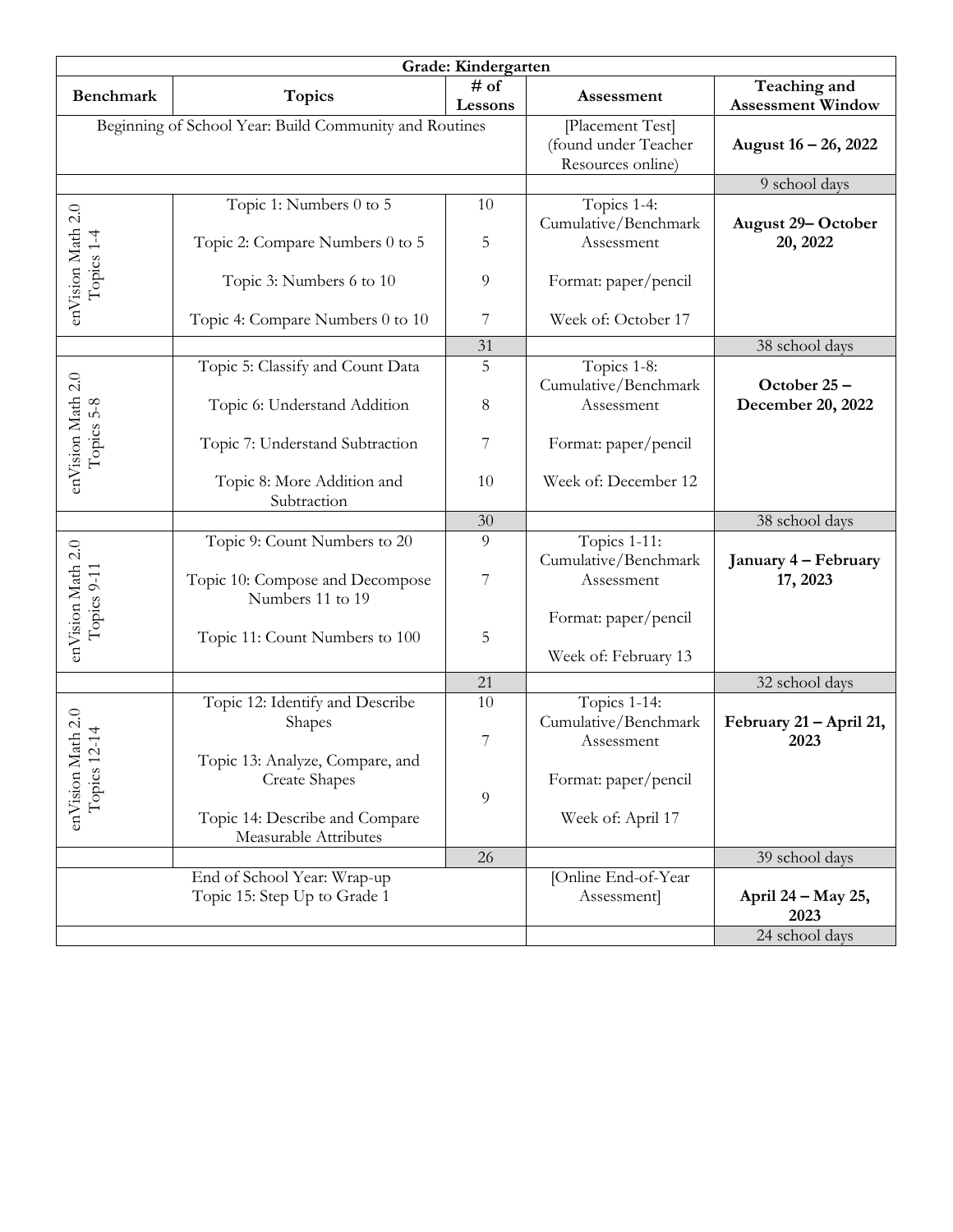| Grade: 1st                                                             |                                                                                                                                                                                                                                                      |                          |                                                                                                  |                                          |  |
|------------------------------------------------------------------------|------------------------------------------------------------------------------------------------------------------------------------------------------------------------------------------------------------------------------------------------------|--------------------------|--------------------------------------------------------------------------------------------------|------------------------------------------|--|
| <b>Benchmark</b>                                                       | <b>Topics</b>                                                                                                                                                                                                                                        | # of<br>Lessons          | Assessment                                                                                       | Teaching and<br><b>Assessment Window</b> |  |
| Beginning of School Year: Build Community and Routines                 |                                                                                                                                                                                                                                                      |                          | [Placement Test]<br>(found under Teacher<br>Resources online)                                    | <b>August 16 - 19</b>                    |  |
|                                                                        |                                                                                                                                                                                                                                                      |                          |                                                                                                  | 4 school days                            |  |
| enVision Math 2.0<br>Topics 1-4                                        | Topic 2: Develop Fluency: Addition<br>and Subtraction Facts within 10<br>Topic 3: Addition Facts to 20: Use<br>Strategies<br>Topic 4: Subtraction Facts to 20: Use<br>Strategies (IN 1)<br>Topic 1: Solve Addition and<br>Subtraction Problems to 10 | 9<br>9<br>10<br>9        | Topics 1-4:<br>Cumulative/Benchmark<br>Assessment<br>Format: paper/pencil<br>Week of: November 1 | August 20 -<br>November 3, 2022          |  |
|                                                                        |                                                                                                                                                                                                                                                      | 37                       |                                                                                                  | 51 school days                           |  |
| enVision Math 2.0<br>Topics 5-8                                        | Topic 5: Work with Addition and<br>Subtraction Equations<br>Topic 6: Represent and Interpret Data<br>Topic 7: Extend the Counting<br>Sequence (IN 2 & 3)                                                                                             | $\overline{7}$<br>5<br>9 | Topics 1-8:<br>Cumulative/Benchmark<br>Assessment<br>Format: paper/pencil                        | November 4 – January<br>20, 2022         |  |
|                                                                        | Topic 8: Understand Place Value                                                                                                                                                                                                                      | 7                        | Week of: January 16                                                                              |                                          |  |
|                                                                        |                                                                                                                                                                                                                                                      |                          |                                                                                                  |                                          |  |
|                                                                        | Topic 9: Compare Two-Digit                                                                                                                                                                                                                           | 28<br>6                  | Topics 1-12:                                                                                     | 42 school days                           |  |
| enVision Math 2.0<br>Topics 9-12                                       | Numbers<br>Topic 10: Use Models and Strategies<br>to Add with Tens and Ones (IN 4)                                                                                                                                                                   | 10                       | Cumulative/Benchmark<br>Assessment                                                               | January 23 – March<br>27, 2023           |  |
|                                                                        | Topic 11: Use Models and Strategies<br>to Subtract Tens                                                                                                                                                                                              | 7                        | Format: paper/pencil                                                                             |                                          |  |
|                                                                        | Topic 12: Measure Length (IN 5-8)                                                                                                                                                                                                                    | 8                        | Week of: March 20                                                                                |                                          |  |
|                                                                        |                                                                                                                                                                                                                                                      | 31                       |                                                                                                  | 45 school days                           |  |
| enVision Math 2.0<br>$\mathsf{L}\Omega$<br>$\overline{ }$<br>Topics 13 | Topic 13: Time (IN 9-11)<br>Topic 14: Reason with Shapes and<br>Their Attributes (IN 12)<br>Topic 15: Equal Shares of Circles and<br>Rectangles                                                                                                      | 9<br>10<br>4             | Topics 1-15:<br>Cumulative/Benchmark<br>Assessment<br>Format: paper/pencil                       | March 28 – May 11,<br>2023               |  |
|                                                                        |                                                                                                                                                                                                                                                      |                          | Week of: May 8                                                                                   |                                          |  |
|                                                                        |                                                                                                                                                                                                                                                      | 23                       |                                                                                                  | 28 school days                           |  |
| End of School Year: Wrap-up<br>Topic 16: Step Up to Grade 2            |                                                                                                                                                                                                                                                      |                          | Placement Test                                                                                   | May 12-May 25, 2023                      |  |
|                                                                        |                                                                                                                                                                                                                                                      |                          |                                                                                                  | 10 school days                           |  |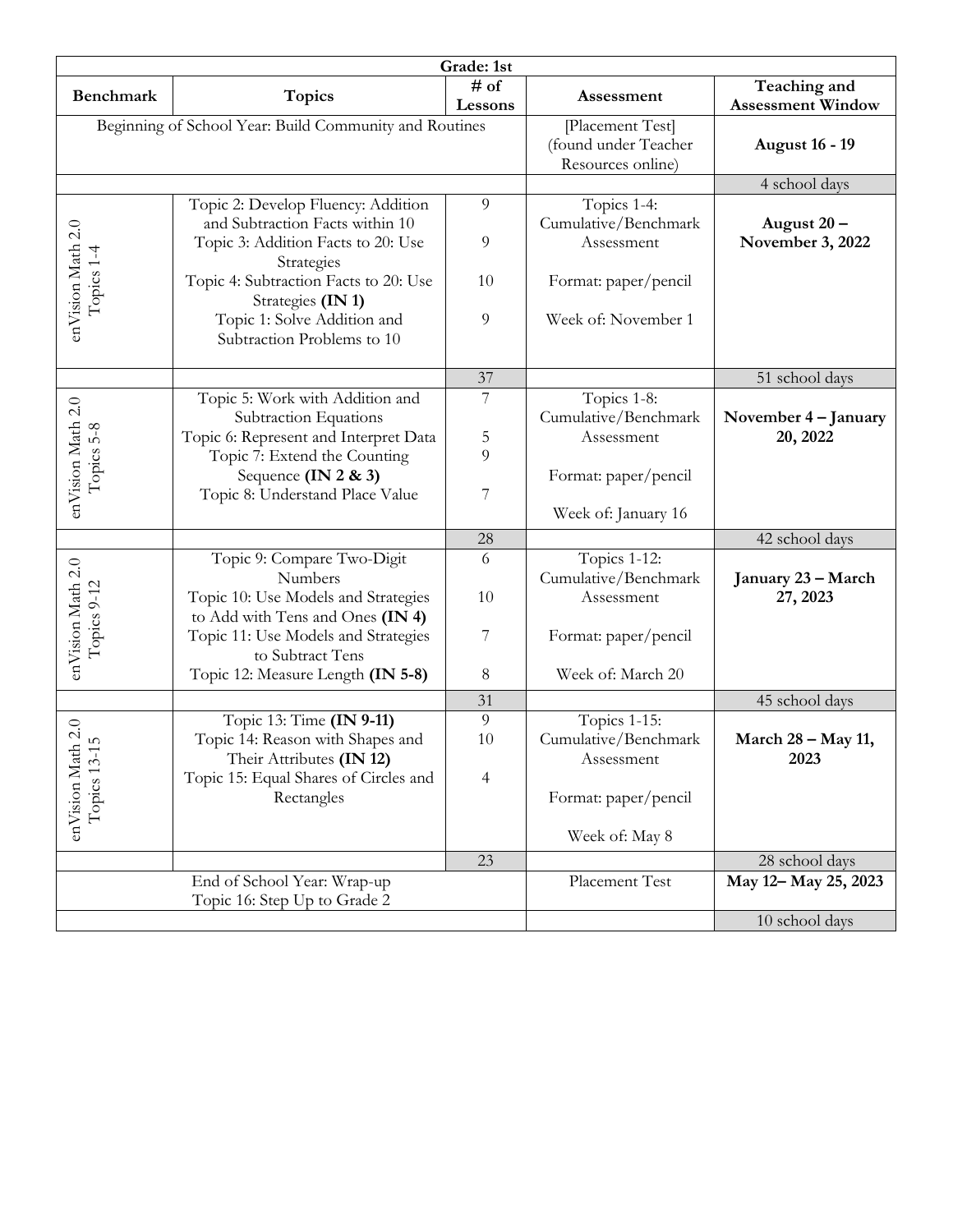| Grade: 2nd                                                                                                                                                                                                                     |                                                                                                                                                                                                                            |                                                 |                                                                                                                              |                                                |  |
|--------------------------------------------------------------------------------------------------------------------------------------------------------------------------------------------------------------------------------|----------------------------------------------------------------------------------------------------------------------------------------------------------------------------------------------------------------------------|-------------------------------------------------|------------------------------------------------------------------------------------------------------------------------------|------------------------------------------------|--|
| Benchmark                                                                                                                                                                                                                      | <b>Topics</b>                                                                                                                                                                                                              | # of<br>Lessons                                 | Assessment                                                                                                                   | Teaching and<br><b>Assessment Window</b>       |  |
| Beginning of School Year: Build Community and Routines<br>Time and Money (Topic 8)<br>$\bullet$<br>Adding with regrouping (Topics 3-4)<br>Subtracting with regrouping (Topics 5-6)<br>Place Value with skip counting (Topic 9) |                                                                                                                                                                                                                            |                                                 | [Placement Test]<br>(found under Teacher<br>Resources online)                                                                | August 16-19, 2022                             |  |
|                                                                                                                                                                                                                                |                                                                                                                                                                                                                            |                                                 |                                                                                                                              | 4 school days                                  |  |
| enVision Math 2.0<br>Topics 1-2, 9, 3-4                                                                                                                                                                                        | Topic 1: Fluently Add and Subtract<br>Within 20<br>Topic 2: Work with Equal Groups<br>Topic 9: Numbers to 1,000<br>$(IN 4-5)$<br>Topic 3: Add Within 100 Using<br>Strategies<br>Topic 4: Fluently Add Within 100<br>(IN 1) | 10<br>5<br>12<br>$\overline{\mathcal{I}}$<br>10 | Topics 1-4:<br>Cumulative/Benchmark<br>Assessment<br>*added Topic 9 questions<br>Format: paper/pencil<br>Week of: November 7 | <b>August 22 - November</b><br>9,2022          |  |
|                                                                                                                                                                                                                                |                                                                                                                                                                                                                            | 44                                              |                                                                                                                              | 55 school days                                 |  |
| enVision Math 2.0<br>Topics 5-8                                                                                                                                                                                                | Topic 5: Subtract Within 100 Using<br>Strategies<br>Topic 6: Fluently Subtract Within 100<br>Topic 7: More Solving Problems<br>Involving Addition and Subtraction<br>Topic 8: Work with Time and Money<br>$(IN 2-3)$       | 8<br>7<br>8<br>10                               | Topics 1-8:<br>Cumulative/Benchmark<br>Assessment<br>Format: paper/pencil<br>Week of: January 23                             | November 10, 2022 -<br><b>January 27, 2023</b> |  |
|                                                                                                                                                                                                                                |                                                                                                                                                                                                                            | 33                                              |                                                                                                                              | 43 school days                                 |  |
| ision Math 2.0<br>opics 10-12<br>$\mathbf{H}$                                                                                                                                                                                  | Topic 10: Add Within 1,000 Using<br>Models and Strategies<br>Topic 11: Subtract Within 1,000 Using<br>Models and Strategies<br>(IN 6)<br>Topic 12: Measuring Length<br>(IN 7)                                              | $\overline{\mathcal{I}}$<br>7<br>10             | Topics 1-12:<br>Cumulative/Benchmark<br>Assessment<br>Format: paper/pencil<br>Week of: March 13                              | January 30 – March 15,<br>2023                 |  |
|                                                                                                                                                                                                                                |                                                                                                                                                                                                                            | 24                                              |                                                                                                                              | 32 school days                                 |  |
| enVision Math 2.0<br>Topics 13-15                                                                                                                                                                                              | Topic 13: Shapes and Their Attributes<br>$(IN 8-10)$<br>Topic 14: More Addition, Subtraction,<br>and Length<br>Topic 15: Graphs and Data                                                                                   | 11<br>5<br>6                                    | Topics 1-15:<br>Cumulative/Benchmark<br>Assessment<br>Format: paper/pencil<br>Week of: May 1                                 | March $16 - May 3$ ,<br>2023                   |  |
|                                                                                                                                                                                                                                |                                                                                                                                                                                                                            | 22                                              |                                                                                                                              | 30 school days                                 |  |
|                                                                                                                                                                                                                                | End of School Year: Wrap-up<br>Topic 16: Step Up to Grade 3                                                                                                                                                                |                                                 | [Online End-of-Year<br>Assessment]                                                                                           | May 4 - May 25, 2023                           |  |
|                                                                                                                                                                                                                                |                                                                                                                                                                                                                            |                                                 |                                                                                                                              | 16 school days                                 |  |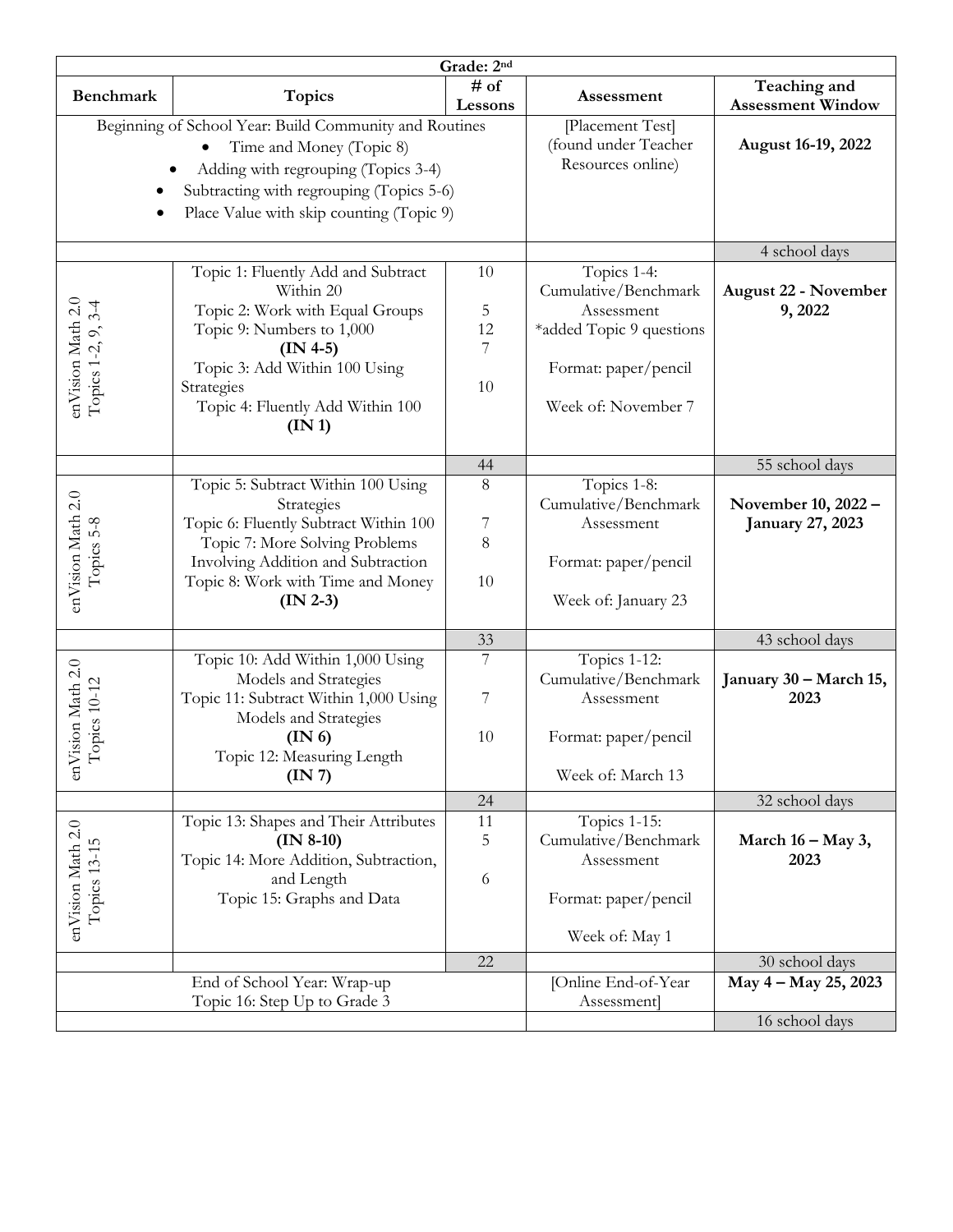| Grade: 3rd                                                   |                                              |                 |                                              |                                          |  |  |
|--------------------------------------------------------------|----------------------------------------------|-----------------|----------------------------------------------|------------------------------------------|--|--|
| <b>Benchmark</b>                                             | <b>Topics</b>                                | # of<br>Lessons | Assessment                                   | Teaching and<br><b>Assessment Window</b> |  |  |
| Beginning of School Year: Build Community and Routines       |                                              |                 |                                              | August 16 - 19, 2022                     |  |  |
|                                                              |                                              |                 | ClearSight: Interim                          | Interim August 12-                       |  |  |
|                                                              |                                              |                 | (Test Reason: Fall)                          | September 30, 2022                       |  |  |
|                                                              |                                              |                 |                                              | 4 school days                            |  |  |
|                                                              | Topic 1: Understand Multiplication           | $\,8\,$         | Topics 1-4:                                  |                                          |  |  |
|                                                              | and Division of Whole Numbers                |                 | Cumulative/Benchmark                         | August 22 - October                      |  |  |
|                                                              | (IN 1 & 2)                                   | 6               | Assessment                                   | 17, 2022                                 |  |  |
|                                                              | Topic 2: Multiplication Facts: Use           |                 |                                              |                                          |  |  |
|                                                              | Patterns                                     | 7               | Format: paper/pencil or                      |                                          |  |  |
| Topics 1-4                                                   | Topic 3: Apply Properties:                   |                 | online                                       |                                          |  |  |
| enVision Math 2.0                                            | Multiplication Facts for 3, 4, 6, 7, 8       | $\overline{9}$  |                                              |                                          |  |  |
|                                                              | Topic 4: Use Multiplication to Divide:       |                 | Week of: October 10                          |                                          |  |  |
|                                                              | Division Facts                               |                 |                                              |                                          |  |  |
|                                                              |                                              | 30              |                                              | 40 school days                           |  |  |
|                                                              | Topic 5: Fluently Multiply and Divide        | 6               | Topics 1-8:                                  |                                          |  |  |
| enVision Math 2.0                                            | Within 10                                    |                 | Cumulative/Benchmark                         | October 18-                              |  |  |
|                                                              | Topic 6: Connect Area to                     | 7               | Assessment                                   | December 12, 2022                        |  |  |
| Topics 5-8                                                   | Multiplication and Addition                  |                 |                                              |                                          |  |  |
|                                                              | Topic 7: Represent and Interpret Data        | 5               | Format: paper/pencil or                      |                                          |  |  |
|                                                              | Topic 8: Use Strategies and Properties       | 7               | online                                       |                                          |  |  |
|                                                              | to Add and Subtract                          |                 |                                              |                                          |  |  |
|                                                              |                                              |                 | Week of: December 12                         |                                          |  |  |
|                                                              |                                              | 25              |                                              | 35 school days                           |  |  |
|                                                              | Topic 9: Fluently Add and Subtract           | 7               | (Optional) Topics 1-12:                      |                                          |  |  |
|                                                              | Within 1,000                                 |                 | Cumulative/Benchmark                         | December 13-                             |  |  |
|                                                              | Topic 10: Multiply by Multiples of 10        | 4               | Assessment                                   | <b>February 10, 2023</b>                 |  |  |
|                                                              | Topic 11: Use Operations with Whole          | $\overline{4}$  | Format: paper/pencil or                      |                                          |  |  |
| enVision Math 2.0<br>Topics 9-12                             | Numbers to Solve Problems                    |                 | online                                       |                                          |  |  |
|                                                              | Topic 12: Understand Fractions as<br>Numbers | 8               |                                              |                                          |  |  |
|                                                              |                                              |                 | ClearSight: Interim<br>(Test Reason: Spring) | February 1-28, 2023                      |  |  |
|                                                              |                                              | 23              |                                              | 34 school days                           |  |  |
|                                                              | Topic 13: Fraction Equivalence and           | $\,8\,$         | Topics 1-16:                                 |                                          |  |  |
|                                                              | Comparison                                   |                 | Cumulative/Benchmark                         | February 13 - March                      |  |  |
|                                                              | Topic 14: Solve Time, Capacity, and          | 13              | Assessment                                   | 31, 2023                                 |  |  |
|                                                              | Mass Problems (IN 3-6)                       |                 |                                              |                                          |  |  |
| Topics 13-16                                                 | Topic 15: Attributes of Two-                 | 6               | Format: paper/pencil or                      |                                          |  |  |
|                                                              | Dimensional Shapes (IN 7 & 8)                |                 | online                                       | **Review Week**                          |  |  |
| enVision Math 2.0                                            | Topic 16: Solve Perimeter Problems           | 6               |                                              | April 10 - 14, 2023                      |  |  |
|                                                              |                                              |                 | Week of: March 27                            |                                          |  |  |
|                                                              |                                              | 33              |                                              | 39 school days                           |  |  |
| Intervention and Remediation                                 |                                              |                 | [Online End-of-Year                          | April 17 - May 25,                       |  |  |
| <b>ILEARN</b> Testing                                        |                                              |                 | Assessment]                                  | 2023                                     |  |  |
| End of School Year: Wrap-up and Topic 17: Step Up to Grade 4 |                                              |                 |                                              |                                          |  |  |
|                                                              |                                              |                 |                                              | 28 school days                           |  |  |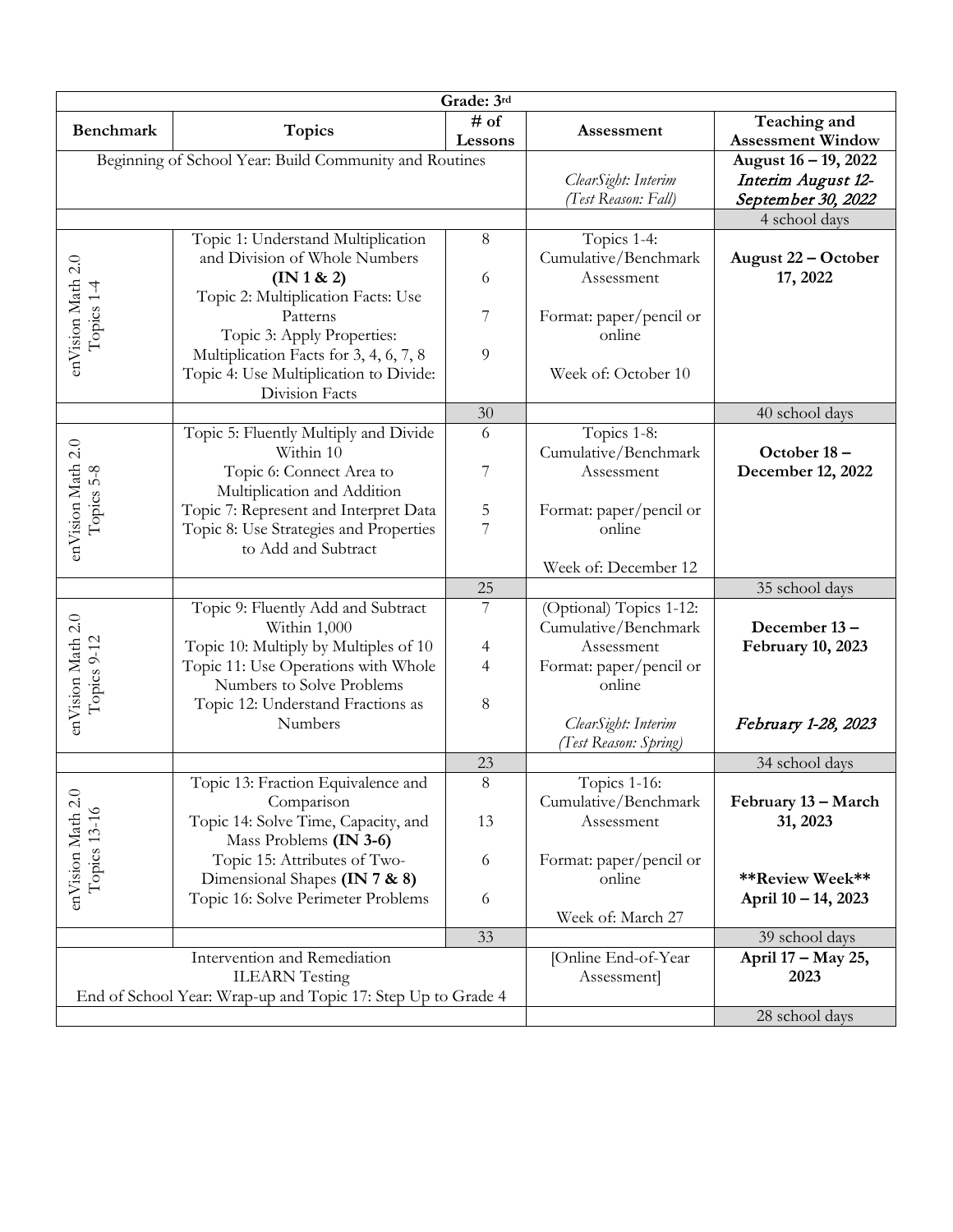| Grade: 4th                                                                                                            |                                                                                                                                                                                                                                       |                                            |                                                                                                                                                                            |                                                         |  |
|-----------------------------------------------------------------------------------------------------------------------|---------------------------------------------------------------------------------------------------------------------------------------------------------------------------------------------------------------------------------------|--------------------------------------------|----------------------------------------------------------------------------------------------------------------------------------------------------------------------------|---------------------------------------------------------|--|
| <b>Benchmark</b>                                                                                                      | <b>Topics</b>                                                                                                                                                                                                                         | $#$ of<br>Lessons                          | Assessment                                                                                                                                                                 | Teaching and<br><b>Assessment Window</b>                |  |
| Beginning of School Year: Build Community and Routines                                                                |                                                                                                                                                                                                                                       | ClearSight: Interim<br>(Test Reason: Fall) | August 16 - 19, 2022<br>ClearSight: Interim<br>(Aug 16-Sept 30)                                                                                                            |                                                         |  |
|                                                                                                                       |                                                                                                                                                                                                                                       |                                            |                                                                                                                                                                            | 4 school days                                           |  |
| enVision<br>Math 2.0<br>Topics 1-4                                                                                    | Topic 1: Generalize Place Value<br>Understanding<br>Topic 2: Fluently Add and Subtract<br>Multi-Digit Whole Numbers                                                                                                                   | 5<br>$\,8\,$                               | Topics 1-4:<br>Cumulative/Benchmark<br>Assessment                                                                                                                          | August 22 – October 14,<br>2022                         |  |
|                                                                                                                       | Topic 3: Use Strategies and Properties<br>to Multiply by 1-Digit Numbers                                                                                                                                                              | 9                                          | Format: paper/pencil or<br>online                                                                                                                                          |                                                         |  |
|                                                                                                                       | (IN3)<br>Topic 4: Use Strategies and Properties<br>to Multiply by 2-Digit Numbers                                                                                                                                                     | 7                                          | Week of: October 10                                                                                                                                                        |                                                         |  |
|                                                                                                                       |                                                                                                                                                                                                                                       | 29<br>$(33 \text{ with}$<br>assessment)    |                                                                                                                                                                            | 39 school days                                          |  |
| enVision<br>Math 2.0<br>Topics 5-8                                                                                    | Topic 5: Use Strategies and Properties<br>to Divide by 1-Digit Numbers<br>Topic 6: Use Operations with Whole<br>Numbers to Solve Problems                                                                                             | 10<br>6                                    | Topics 1-8:<br>Cumulative/Benchmark<br>Assessment                                                                                                                          | October 17 - December<br>20, 2022                       |  |
|                                                                                                                       | Topic 7: Factors and Multiples<br>Topic 8: Extend Understanding of<br>Fractions Equivalence and Ordering<br>(IN2)                                                                                                                     | 5<br>8                                     | Format: paper/pencil or<br>online<br>Week of: December 19                                                                                                                  |                                                         |  |
|                                                                                                                       |                                                                                                                                                                                                                                       | 29<br>$(33 \text{ with}$<br>assessment)    |                                                                                                                                                                            | 42 school days                                          |  |
| enVision<br>Math 2.0<br>Topics 9-12                                                                                   | Topic 9: Understand Addition and<br>Subtraction of Fractions<br>Topic 10: Extend Multiplication<br>Concepts to Fractions<br>Topic 11: Represent and Interpret Data<br>on Line Plots<br>$(IN 3-5)$<br>Topic 12: Understand and Compare | 10<br>5<br>$\overline{7}$<br>6             | (Optional) Topics 1-12:<br>Cumulative/Benchmark<br>Assessment<br>Format: paper/pencil or<br>online<br>Week of: February 13<br>ClearSight: Interim<br>(Test Reason: Spring) | January 4 – February 17,<br>2023<br>February 1-28, 2023 |  |
|                                                                                                                       | Decimals                                                                                                                                                                                                                              | 29<br>$(32 \text{ with}$<br>assessment)    |                                                                                                                                                                            | 32 school days                                          |  |
| enVision<br>Math 2.0<br>Topics 13-16                                                                                  | Topic 15: Geometric Measurement:<br>Understand Concepts of Angles and<br>Angle Measurement<br>Topic 16: Lines, Angles, and Shapes                                                                                                     | 8<br>5                                     | Topics 1-16:<br>Cumulative/Benchmark<br>Assessment                                                                                                                         | February 21 – April 14,<br>2023                         |  |
|                                                                                                                       | Topic 13: Measurement: Find<br>Equivalence in Units of Measure<br>(IN 6)                                                                                                                                                              | 6                                          | Format: paper/pencil or<br>online                                                                                                                                          |                                                         |  |
|                                                                                                                       | Topic 14: Algebra: Generate and<br>Analyze Patterns<br>(IN 7)                                                                                                                                                                         | 6                                          | Week of: April 10                                                                                                                                                          |                                                         |  |
|                                                                                                                       |                                                                                                                                                                                                                                       | 25<br>$(29 \text{ with}$<br>assessment)    |                                                                                                                                                                            | 34 school days                                          |  |
| Intervention and Remediation<br><b>ILEARN</b> Testing<br>End of School Year: Wrap-up and Topic 17: Step Up to Grade 5 |                                                                                                                                                                                                                                       |                                            | [Online End-of-Year<br>Assessment]                                                                                                                                         | April 17 - May 25, 2023                                 |  |
|                                                                                                                       |                                                                                                                                                                                                                                       |                                            |                                                                                                                                                                            | 29 school days                                          |  |